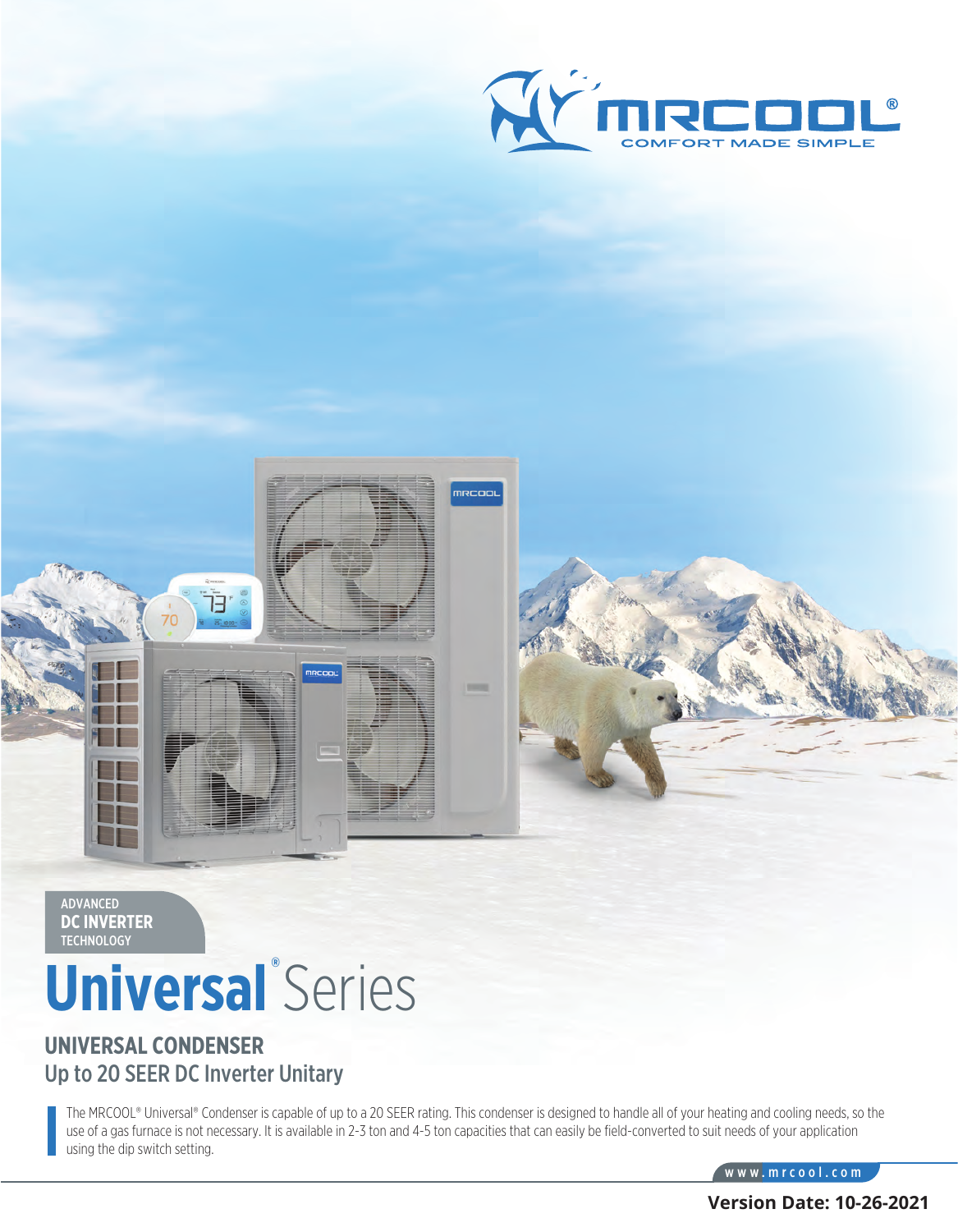## Benefits & Features

Setting (see manual for details)



Rapid Heating & Cooling

Sizes: 2-3 Ton or 4-5 Ton Compatible With Any Third Party Air Handler and Thermostat Including the MRCOOL Universal WiFi Thermostat or WiFi/Nest Uses Environmentally-Friendly R-410A Refrigerant Gold Fin Corrosion Protection Gas Furnace Not Required Slim Design 10-Year Limited Warranty\* 3 Connection Types: •Patented\* Pre-charged No-Vac® Quick Connect® Line Set (15 ft, 25 ft, 35 ft, 50 ft-Couplings also available) •Sweat Braze Connection •Flare Connection Quiet 55-58 dB(a) Operation Condenser Can Be Field Converted to 2-Ton from 3-Ton or 4-Ton from 5-Ton using a Dip Switch

 The MRCOOL® Universal® Series Condenser, with a DC inverter compressor, offers dynamic heating and cooling performance in a slim design. This condenser is capable of delivering 100% heating capacity down to -5°F (-20°C) on 2-ton models and 14°F (-10°C) on 4-ton models. It can also offer 100% cooling capacity up to 115°F (46°C) on 2-ton models and 109.4°F (43°C) on 4-ton models.

 The Universal® Series Condenser also offers the same versatility and robust construction as with all of the other products in the Universal lineup. It features Gold Fin® Technology to offer superior protection of the coils against corrosion. It also available with our patented pre-charged No-Vac® Quick Connect® Line Set that can drastically decrease the time and complexity of the installation process.

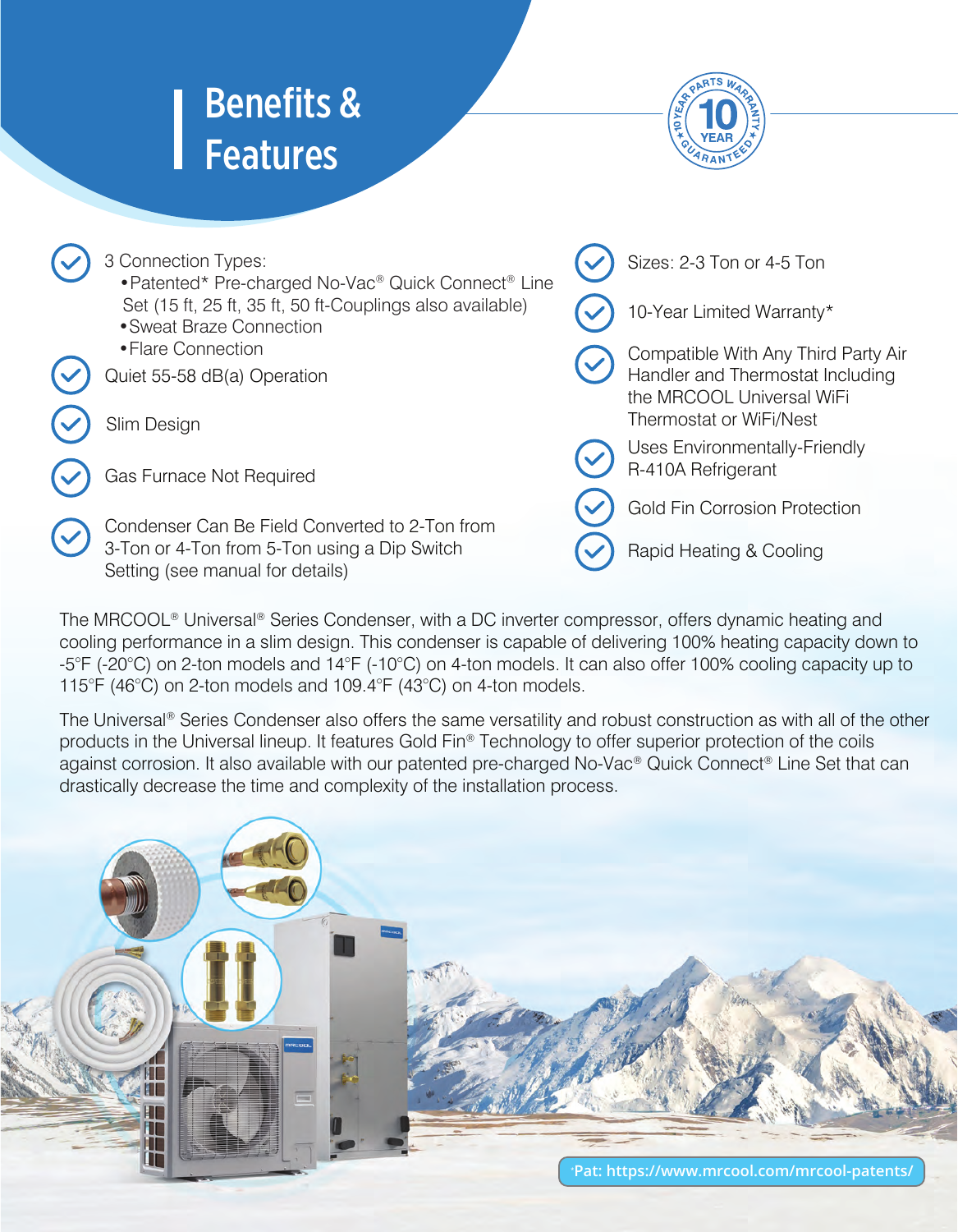### SPECIFICATION BEEN SPECIFICATION SPECIFICATION

| MODEL NO.                          |                         | <b>UNITS</b>              | <b>MDUO18024</b>                                      | <b>MDUO18036</b>                                                                                                                      | <b>MDUO18048</b>                                                                     | <b>MDUO18060</b>                |  |  |  |
|------------------------------------|-------------------------|---------------------------|-------------------------------------------------------|---------------------------------------------------------------------------------------------------------------------------------------|--------------------------------------------------------------------------------------|---------------------------------|--|--|--|
| CAPACITY & PERFORMANCE             |                         |                           |                                                       |                                                                                                                                       |                                                                                      |                                 |  |  |  |
| Cooling Capacity                   |                         | Btu/h (kW):               | 24,000 (7 kW)                                         | 36,000 (10.55 kW)                                                                                                                     | 48,000 (14 kW)                                                                       | 54,000 (15.83 kW)               |  |  |  |
| <b>SEER</b>                        |                         | Btu/w                     | Up to 20                                              | Up to 18                                                                                                                              | Up to 18                                                                             | Up to 17                        |  |  |  |
| <b>Heating Capacity</b>            |                         | Btu/h                     | 24,000 (7 kW)                                         | 36,000 (10.55 kW)                                                                                                                     | 48,000 (14 kW)                                                                       | 54,000 (15.83 kW)               |  |  |  |
| EER                                |                         | (Btu/h)/W                 | 12.5                                                  | 11                                                                                                                                    | 11                                                                                   | 10.5                            |  |  |  |
| <b>HSPF</b>                        |                         | Btu/w                     | 10.5                                                  | 10                                                                                                                                    | 10.5                                                                                 | 10                              |  |  |  |
| Noise level - Air Handler          |                         | dB(A)                     | 55                                                    | 57                                                                                                                                    | 58                                                                                   | 58                              |  |  |  |
| ELECTRICAL PARTS                   |                         |                           |                                                       |                                                                                                                                       |                                                                                      |                                 |  |  |  |
| Min/Max Voltage                    |                         | V                         | 187/253                                               | 187/253                                                                                                                               | 187/253                                                                              | 187/253                         |  |  |  |
| Rated Voltage                      |                         | V                         | 208/230                                               | 208/230                                                                                                                               | 208/230                                                                              | 208/230                         |  |  |  |
| Min. Current Ampacity (MCA)        |                         | А                         | 24                                                    | 24                                                                                                                                    | 35                                                                                   | 35                              |  |  |  |
| Max. Current Over Protection (MOP) |                         | А                         | 35                                                    | 35                                                                                                                                    | 45                                                                                   | 45                              |  |  |  |
| DIMENSIONS & WEIGHT                |                         |                           |                                                       |                                                                                                                                       |                                                                                      |                                 |  |  |  |
| Net Dimension                      | $(L \times W \times H)$ | $inch$ (mm)               | 37 x 18-1/8 x 32-1/4<br>$(940 \times 460 \times 820)$ | 37 x 18-1/8 x 32-1/4<br>$(940 \times 460 \times 820)$                                                                                 | 39-3/8 x 14-1/2 x 53-3/4 39-3/8 x 14-1/2 x 53-3/4<br>$(1000 \times 370 \times 1365)$ | $(1000 \times 370 \times 1365)$ |  |  |  |
| Packing Dimension                  | $(L \times W \times H)$ | $inch$ (mm) $\frac{1}{2}$ | $(1083 \times 573 \times 973)$                        | 42-5/8 x 22-5/8 x 38-1/4 42-5/8 x 22-5/8 x 38-1/4 45-3/8 x 19-3/8 x 59-1/4 45-3/8 x 19-3/8 x 59-1/4<br>$(1083 \times 573 \times 973)$ | $(1153 \times 493 \times 1505)$                                                      | $(1153 \times 493 \times 1505)$ |  |  |  |
| Net weight                         | Indoor                  | $\mathsf{Ibs}$ (kg)       | 217.2 (98.5)                                          | 217.2 (98.5)                                                                                                                          | 308.7 (140)                                                                          | 308.7 (140)                     |  |  |  |

#### REFRIGERANT & PIPING

Indoor

Gross Weight

| Refrigerant Type       | ΟZ | <b>R-410A</b>                                 | <b>R-410A</b>                                 | <b>R-410A</b>                                 | <b>R-410A</b>                                              |
|------------------------|----|-----------------------------------------------|-----------------------------------------------|-----------------------------------------------|------------------------------------------------------------|
| Connection Pipe Method |    | Quick Connect®.<br>Flare, Weld<br>(with Stub) | Quick Connect®.<br>Flare, Weld<br>(with Stub) | Quick Connect®.<br>Flare, Weld<br>(with Stub) | Quick Connect <sup>®</sup> .<br>Flare, Weld<br>(with Stub) |

240.3 (109)

#### **AHRI** CERTIFIED®

lbs (kg)

 $\odot$  Kink Resistant for Easier Bending During Installation.

240.3 (109)

 $\odot$  Simple to Use, Leak Proof, and Screw-on Quick Connect Valves do not require vacuuming.

337.3 (153)

 $\odot$  Quicker Installation than Conventional Line Sets.

337.3 (153)

 $\odot$ Strong 3/4 inch Gator-Flextra™ UV Protective Insulation provides extra protection against sun damage, weather erosion, or destruction from animals and insects.

\* Data provided by AHRI



- 100% Accurately Precharged R-410A Refrigerant standard sizes: 15 ft, 25 ft, 35 ft, 50 ft.
- Optional MRCOOL® No-Vac® Couplers can be used to combine two standard Quick Connect® Line Sets to extend the length if needed.

NO-VAC® Quick-Connect® Pre-Charged Line Set